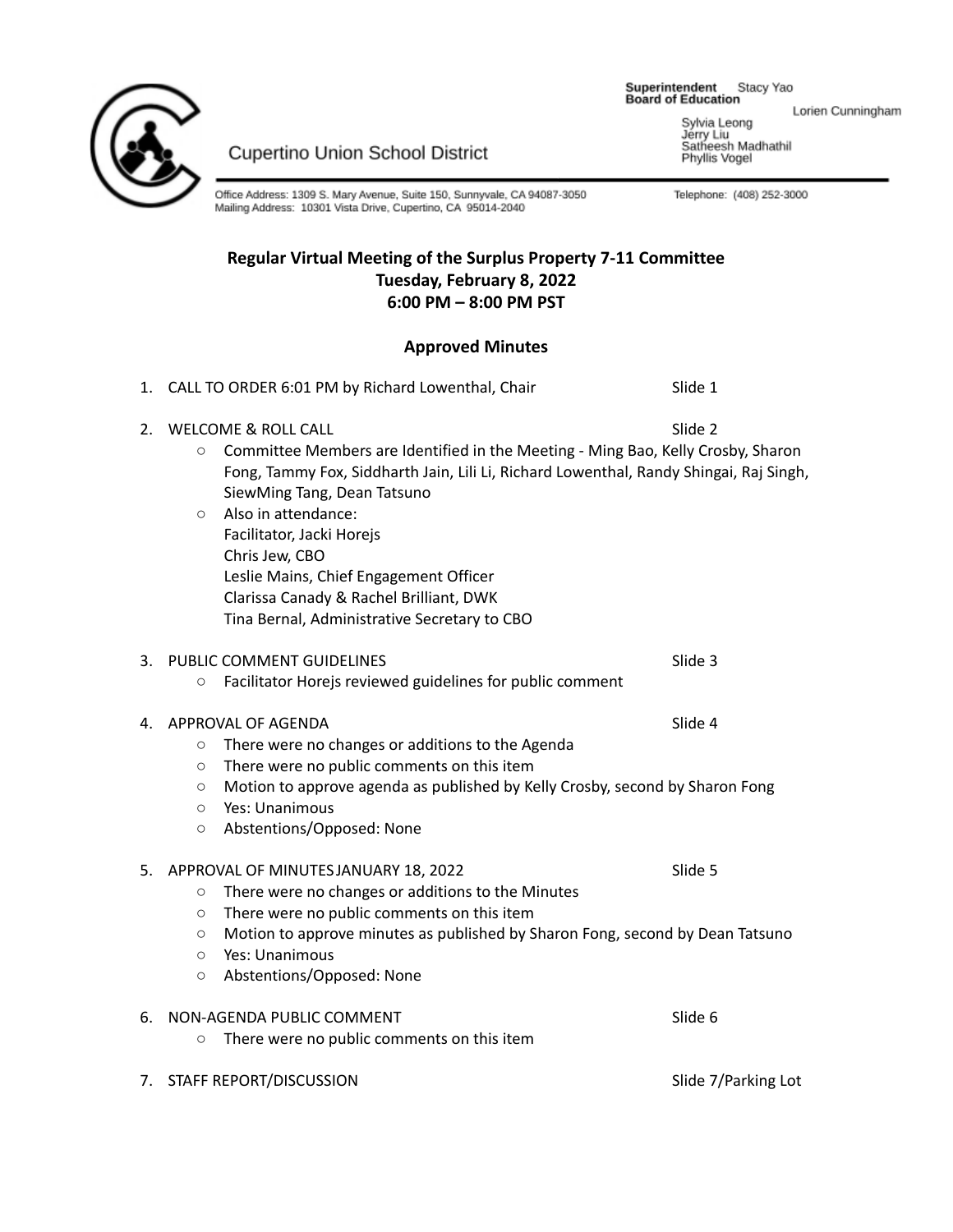- CBO Jew reviewed the Parking Lot and added links to relevant documents saved in the Google Shared Drive.
- CUSD Surplus Property 7-11 [Committee](https://docs.google.com/document/d/1_qYiyP5k6Pg7dBx_AFHtEvDJOSYEkbTOyY0yecW6-xE/edit?usp=sharing) Parking Lot
- Committee clarifying questions:
	- Committee confirmed access to reference docs on their own time in Google Drive.
	- Committee asked if there is anything in lease agreements that we need to abide by?
	- Chris shared that the 5 year term due in April, 2023 on District Office Lease on Mary Ave.
	- DWK could look at lease for early termination agreements for convenience.
	- District Need: Expansion of Central Kitchen Facility at Stocklmeir.
	- Significant modernization would be required at any existing property for Kitchen.
	- Corporate Bus Yard is currently located at Vista Drive Operations Facility.
	- No other District Leases other than Mary Ave. District Offices.
	- No conditions on Regnart Property Deed.
	- Committee asked for any contracts or existing conditions on three properties?
		- 1. City of Cupertino Open Space Agreement Regnart
		- 2. Next Meeting: DWK can review all encumbered agreements for each property, for termination rights, dates, and use rights if necessary
	- Montebello has a historical landmark designation (2009). DWK stated the cost for sale (in conjunction with SEQA) with more robust environmental assessment and may require additional impacts to value.
	- Committee asked if there is a Montebello appraisal for property? Reference of \$10-\$13M sale in Board Meeting?
	- Next Meeting Request: Research on impact of Historical Landmark designation
	- Next Meeting Request: Zoning Restrictions on sites and what city allows for zoning
	- Committee asked what are District allowable or non-allowable activities? There will not be any prohibited activities since they are no longer active school sites. What is community acceptable or district approved might be a different position.
	- Tenants take on all liability for possessory taxes, assessments fees, etc.
	- Committee wanted to confirm Mission statement says the Committee will look at lease options only for Regnart and Meyerholz (no consideration of sale per Board of Education) and sale or exchange for Montebello. DWK confirmed any sale of real property will go into a capital reserve fund, not a general fund. One time expenditure exception allowed currently. Exchange option of property then new property acquired could be leased and then lease proceeds put into the general fund. Committee confirmed two step Committee process - determine what is surplus and then how it is recommended to be used i.e. lease, suggested types of activities, etc.
	- Next Meeting Request: District expenses on upkeep of buildings that are leased out. District has landscaping/maintenance, deferred maintenance costs, i.e. roof, HVAC, etc.
	- Montebello applied for a building permit from the State, never completed it. Might be a gray area, property may not be an actual school, because the permit process was not completed. Maybe a loophole. If it is not a school property then it is outside of the scope of the 7-11 Committee. District could then just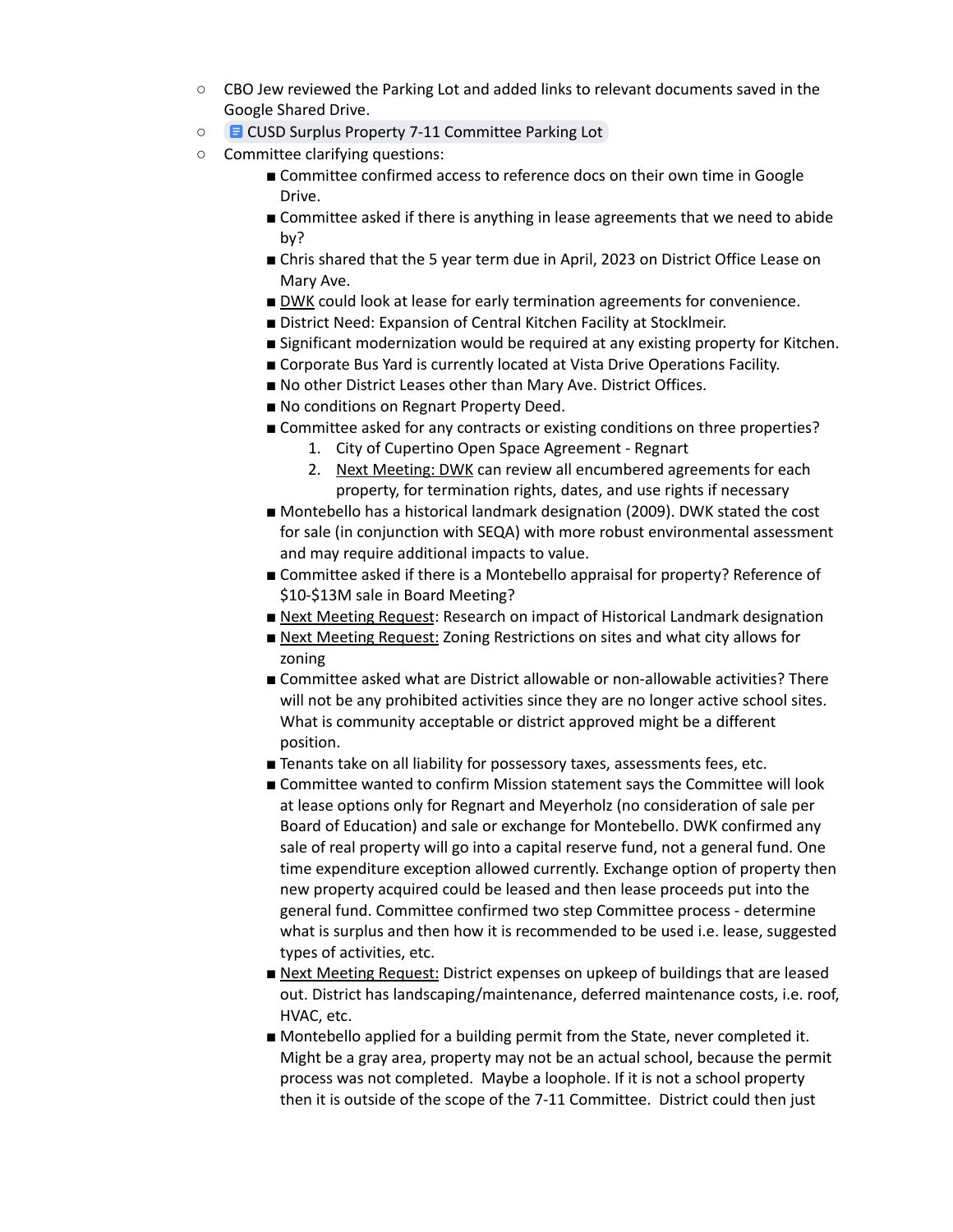move forward with sale or exchange without Committee process. No certification from DSA, still a school, but State not showing completion of certification. Nothing affects the way the property would be disposed of at this time.

- Next Meeting Request: Staff perspective are any of these locations acceptable as a District Office? Are there any other District potential uses we can think of? i.e. District Workforce Housing (would be considered District Use and exempt from 7-11)
- What other options do properties have? expansion of kitchen, lease out, move District Office to one location. Any other options for properties?
- Next Meeting Request: Workforce Housing task force with FUHSD and Sunnyvale? What are the details around this?
- Sedgwick property acquired Finch property adjacent. Land has been approved by the State for any needed construction by the District. Approx. 2 acres vacant. Plan was to expand for additional buildings or open space.
- There were no public comments on this item

## 8. DISTRICT LEGAL COUNSEL Sales and the state of the Side 8/DWK Presentation

- District Legal Counsel clarified the definition of surplus land, and the Committee is to help recommend the "highest & best use" for the District. Definitions of appropriate use: legally permissible, physically possible, geographically possible, financial feasibility, and maximum productivity. Process to Declare Surplus Property: Board Resolution, Declare Property Surplus, in Regular meeting with written findings. This Committee will make a recommendation to the Board of Education but ultimately, the Board will formally decide taking into account all of the work of the Committee.
- Committee clarifying questions/comments
	- Committee asked about the definition of "need" of the District. Definition of "not necessary." District can decide what is needed for operational needs. For example: a location that is surplus may not be appropriate for a District Office location. District can decide what is necessary.
	- Committee reviewed the history of State DTS approving school sites, District went to expense to prepare Finch land acceptable for school use. Expensive process. Do we want to preserve the buildings in the event we want to return a site to school use? Luther and Serra could go back to school use, if needed. Should be able to reuse Regnart & Meyerholz as schools if we need to. Setting short term and long term plans possibly.
	- Committee can evaluate possible revenue stream from lease potential. Market rent for a site is important to look at.
	- Committee can look at both short term and long term impacts.
	- District can determine need. Not quantifiable characteristics of "need."
	- Switching costs should be considered when switching from school to lease site back to school.
	- Committee brought up the importance of community impact. May not be the most profitable but the importance of meeting community needs can be a decision point for the Committee. Each community has a different tolerance level for certain reasons and that is for the Committee to make those judgment calls in making recommendation to Board.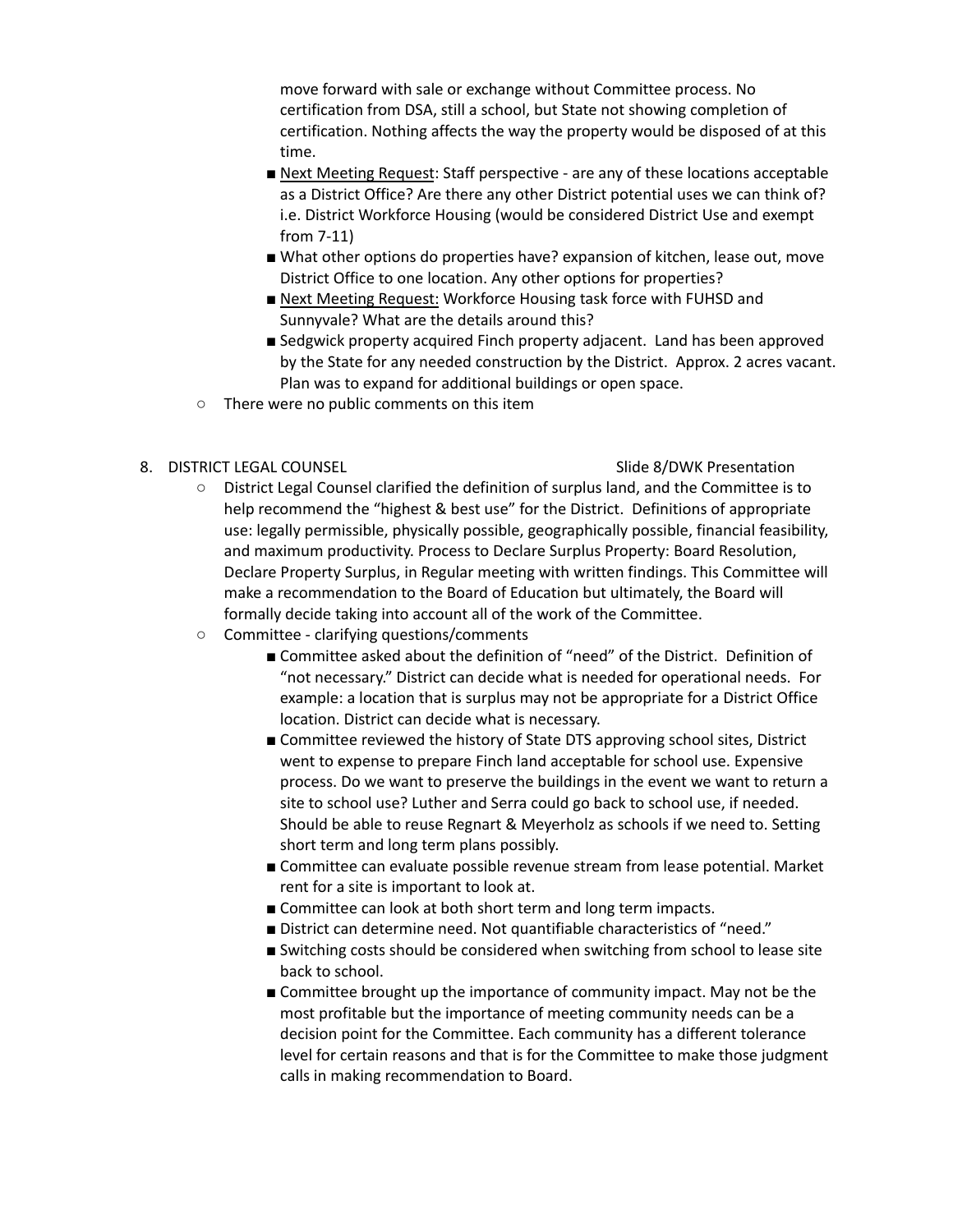## eration of the state of the state of the state of the state of the state of the state of the state of the state of the state of the state of the state of the state of the state of the state of the state of the state of the

Facilitator Horejs led Discussion regarding covered topics thus far.

- Committee has clarifying questions:
	- Next Meeting Request: Historical information on Eaton, lease site, back to school. What was the work done?
	- Next Meeting Request: Can we review interested tenants, rental rates
	- Option might be part district use and part surplus/lease for each property
	- Demographics for enrollment projections only look 5 years into the future at this time. Next Meeting Request: Demographer projections
	- Next Meeting Request: Kitchen staff and District Office staff to tell the Committee if locations are acceptable locations for Kitchen and/or DO?
	- Committee decides property is not surplus that would be in recommendation to Board and Board would ultimately decide.
	- Next Meeting request: Sample Recommendation to Board
	- Parameters to determine surplus? Enrollment, revenue, need, etc.
	- Do enrollment numbers include TK?
	- What is good enrollment for a school?
	- Vallco Construction will drive high density housing in the future? Will this affect enrollment?
	- Table property short term long term attractiveness for lease possibilities community where property is located and what is tolerable
	- Public Hearing will be held towards the end of process to hear from the community (i.e. April/May?) Agendas are posted publicly for these meetings.
	- The Board of Education already decided to close schools, this Committee does not have any determination/influence on school closures.
	- Committee will pick acceptable uses based on zoning designations, not tenants.
	- DWK to bring AB9 Affordable Housing Requirements
	- Committee potential tenants/leases are we looking at private schools, charters, etc? Competition for enrollment? Some 7-11 Committees have recommended NOT to make surplus available to private/charter to protect public schools.
	- Scenario: Developer could ground lease the land from the District (after cleared of buildings, etc) for 66-99 years, build housing, and the District would benefit from ground lease revenue. Most developers want to own land they build on.
	- Next Meeting request: Outreach to Community? What do we want outreach to look like?
	- 7-11 Meeting notifications on Parent Square?

### 10. ACTION ITEMS Slide 10

- Motion to continue meeting virtually for the next 30 days (Resolution 2022-1) by Lili Li, second by Sharon Fong
- There were no clarifying questions from the Committee
- There were no public comments on this item
- Yes: Unanimous
- Abstentions/Opposed: None
- 11. ADJOURNMENT
	- Motion by Kelly Crosby, second bySiew Ming Tang Slide 13
	- Yes: Unanimous
	- Abstentions/Opposed: None